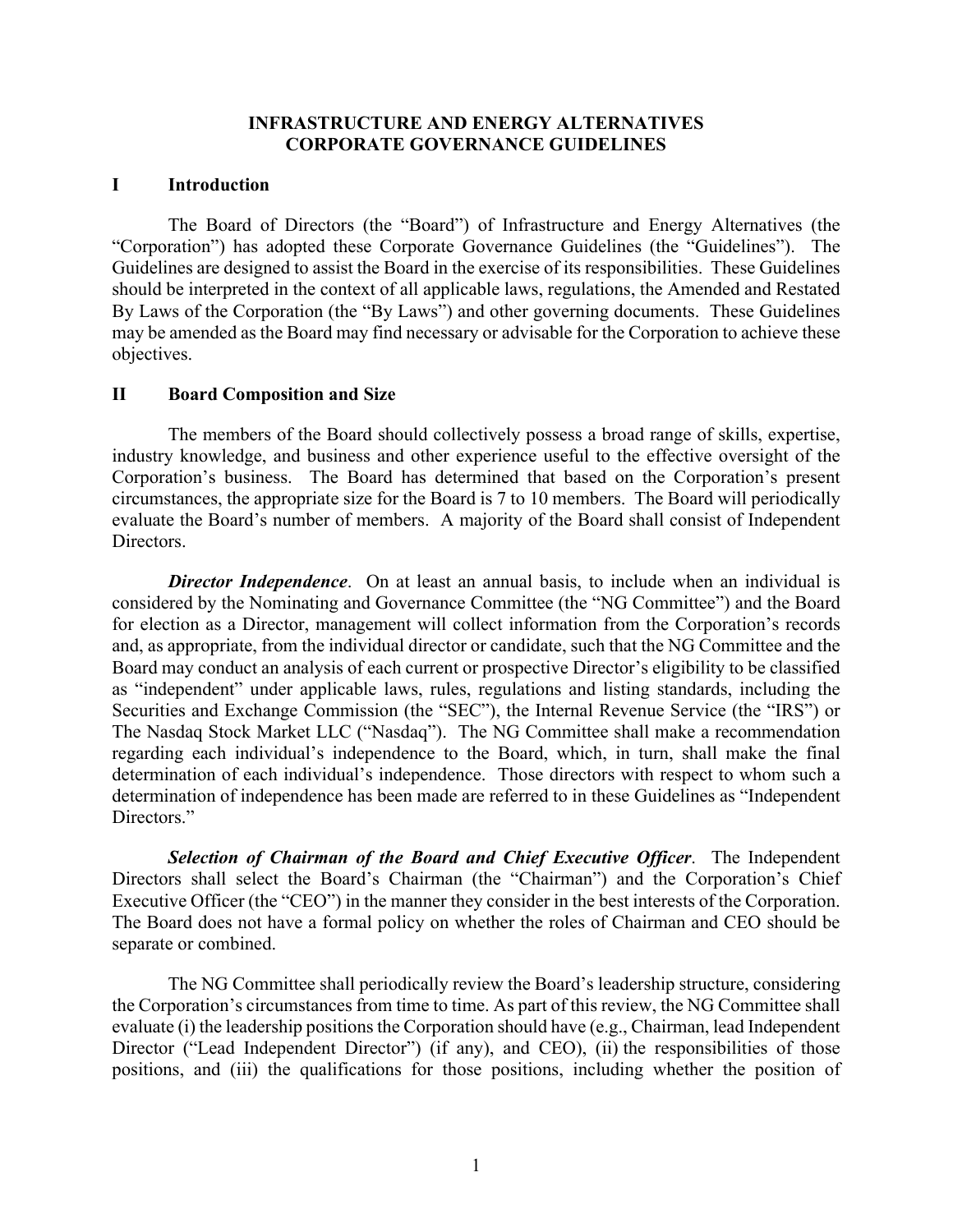Chairman of the Board should be held by the CEO or by another director. The NG Committee shall make its recommendations to the full Board.

*Appointment of a Lead Independent Director*. At least annually in the event that the Board's Chairman is not an Independent Director, and otherwise when considered desirable by the Board, the Independent Directors shall appoint from among themselves a Lead Independent Director. Nominations for the Lead Independent Director shall be made by the NG Committee. The Independent Director receiving a majority of the votes cast by the other Independent Directors shall be elected to serve as the Lead Independent Director. The current Lead Independent Director will be disclosed in the Corporation's annual proxy statement. The Lead Independent Director shall preside at all meetings and executive sessions of Independent Directors, and all meetings of the Board where the Chairman is not present. The Lead Independent Director shall also serve as a liaison between the Board's Chairman and the Independent Directors and call meetings of directors, including separate meetings of Independent Directors, where appropriate. The Lead Independent Director shall approve Board meeting agendas, schedules, and Board meeting-related information through the agenda review process described below.

## **III Selection of Directors**

*Nominations and Appointments*. The NG Committee shall be responsible for identifying, reviewing, and recommending to the Board qualified candidates for Board membership. The Committee may use outside consultants to assist in identifying candidates. The NG Committee shall take the following factors into consideration, including such other qualities the NG Committee shall determine are necessary for a candidate to possess:

Regulatory Requirements. The Board must have directors who meet the criteria for NG Committee or Board membership established by applicable regulatory entities including the Nasdaq, the SEC, and the IRS.

Independence. At least a majority of the Board must be Independent Directors.

Overall Board Composition. The overall composition of the Board in light of current and future needs and the current composition of the Board. The NG Committee shall consider whether director candidates have expertise, professional skills, knowledge, experience, and background that, when taken together with that of other Board members, will lead to a Board that is effective, collegial, and responsive to the needs of the Corporation and its stockholders. The Board is committed to consideration of diversity and inclusion and accordingly this assessment includes diversity of expertise, geography, age, gender, race, and ethnicity.

Performance. The past performance of incumbent directors, in light of the expectations for directors set forth in these Guidelines, the overall composition of the Board, and other relevant criteria.

Other Criteria. Particularly with regard to new directors, whether the candidates have the qualities expected of all directors, including:

Director candidates shall have the highest personal and professional integrity.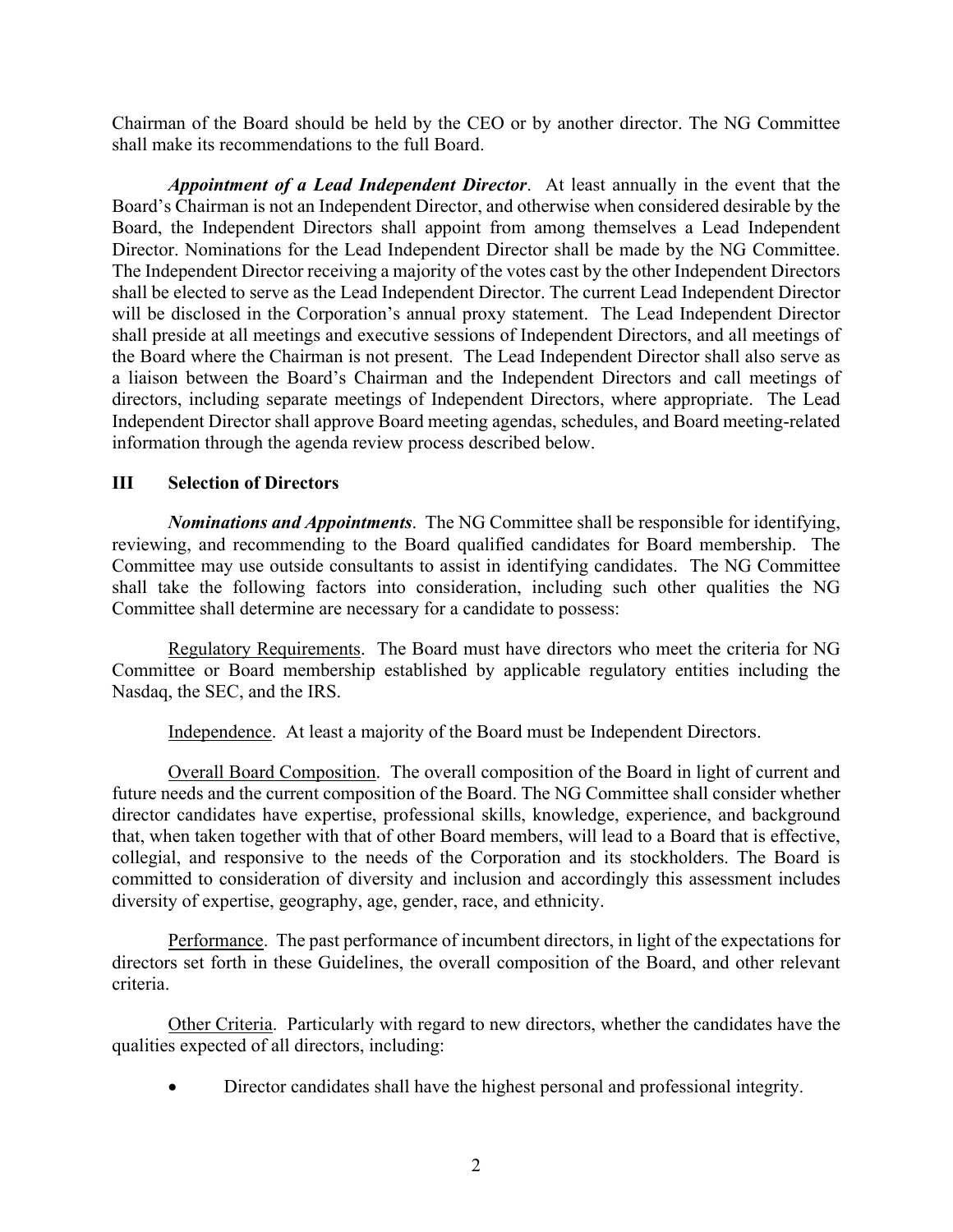- Director candidates shall have a record of exceptional ability and judgment.
- Director candidates shall have expertise, skills, experience, and knowledge useful to the oversight of the Corporation.
- Director candidates must be able and willing to devote the required amount of time to the Corporation's affairs, including attendance at Board and committee meetings.
- Director candidates should have the interest, capacity, and willingness, in conjunction with the members of the Board, to serve the long-term interests of the Corporation and its stockholders.

In order to ensure that the Board has ample notice of potential recommended changes in Board membership, the NG Committee will inform the Board of the criteria used by the Committee in evaluating director nominations in advance of, and at the time of, submitting such nominations to the Board.

The Board, taking into consideration the recommendations of the NG Committee, shall be responsible for selecting nominees for election to the Board by the stockholders and for appointing directors to the Board to fill vacancies and newly created directorships, with primary emphasis on the criteria set forth above. The Board, taking into consideration the assessment of the NG Committee, shall also make a determination as to whether a nominee or appointee would be an Independent Director.

*Stockholder Nominations*. The NG Committee shall give appropriate consideration to candidates for Board membership nominated by stockholders in accordance with the By Laws, and shall evaluate such candidates in the same manner as other candidates identified by or to the Committee.

*Invitations*. An invitation to join the Board shall be extended by the Board via the Chairman, or as the Board may otherwise determine.

# **IV Continuation as a Director**

*Term Limits*. The Board does not believe it should limit the number of terms for which an individual may serve as a director. Directors who have served on the Board for an extended period of time are able to provide valuable insight into the operations and future of the Corporation based on their experience with and understanding of the Corporation's history, policies, and objectives. The NG Committee shall periodically consider the issue of continuing director tenure and take appropriate steps to ensure that the membership of the Board is suitably diverse and periodically refreshed. Although the Board does not currently believe that a fixed retirement age for directors is appropriate, the Board will periodically review this position.

*Resignation of Chairman or CEO*. A Chairman or CEO who resigns from that position shall also offer to tender to the Board such Chairman's or CEO's resignation from the Board. The NG Committee shall review the director's continuation on the Board, and recommend to the Board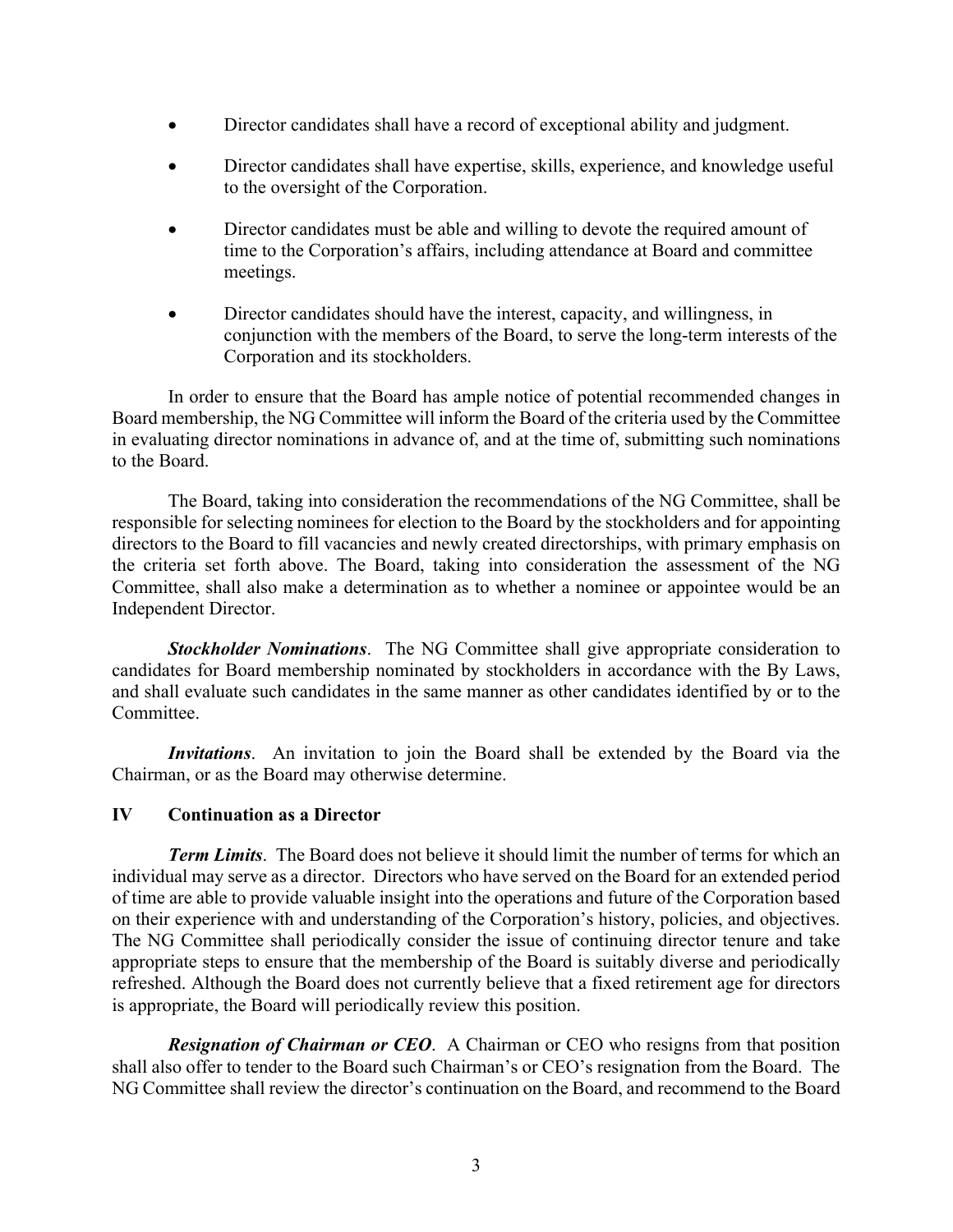whether, in light of all circumstances, the Board should accept such offer to resign from the Board or request that the director continue to serve on the Board.

*Change in Job Responsibilities or Personal Circumstances*. Each director shall notify the NG Committee (i) prior to accepting a directorship or other position of responsibility with another public company and (ii) prior to or promptly following a significant change in personal circumstances (including a change in employment or principal job responsibilities). The NG Committee shall review and evaluate the circumstances and will determine whether the director's continued service on the Board would be appropriate under those circumstances. If the NG Committee determines that the director's continued service on the Board would not be appropriate under the circumstances, the director shall be requested to resign and, for as long as such debilitating circumstances persist, the director shall not be nominated for election to the Board. However, no notice or evaluations shall be necessary for a director's continued service on any public company board on which such director was serving on the date such director joined the Board.

Additionally, the CEO must seek the approval of the Board before accepting membership on other public company boards. Neither the CEO nor an executive officer of the Corporation may serve on any board of directors of a company if the CEO or another executive officer of that company is serving on the Board.

# **V The Committees of the Board**

*Committees and Responsibilities*. The Board shall have at least four committees: the Audit Committee; the Compensation Committee; the Risk Committee; and the Nominating and Corporate Governance Committee (the "Committees"). The Board expects to accomplish a substantial amount of its work through the Committees. Each Committee shall report regularly to the Board summarizing the Committee's actions and any significant issues considered by the Committee and make appropriate recommendations for action by the Board.

*Charters*. Each Committee shall have a written, Board-approved charter. Each Committee shall review its charter annually and offer recommended revisions to the NG Committee. The NG Committee will consider Committee-suggested revisions and make recommendations to the Board with regard to the charter and proposed revisions.

*Composition*. Each of the Audit Committee, the Compensation Committee, and the NG Committee shall be composed of no fewer than three members. Each Committee member must satisfy the membership requirements set forth in the relevant Committee charter. A director may serve on more than one Committee.

*Nominations*. The NG Committee shall be responsible for identifying Board members qualified to fill vacancies on any Committee and recommending that the Board appoint the identified members to the applicable Committee. The NG Committee shall from time to time review the Committee assignments and shall consider the rotation of the chairpersons and members with a view toward balancing the benefits derived from continuity against the benefits derived from the diversity of experience and viewpoints.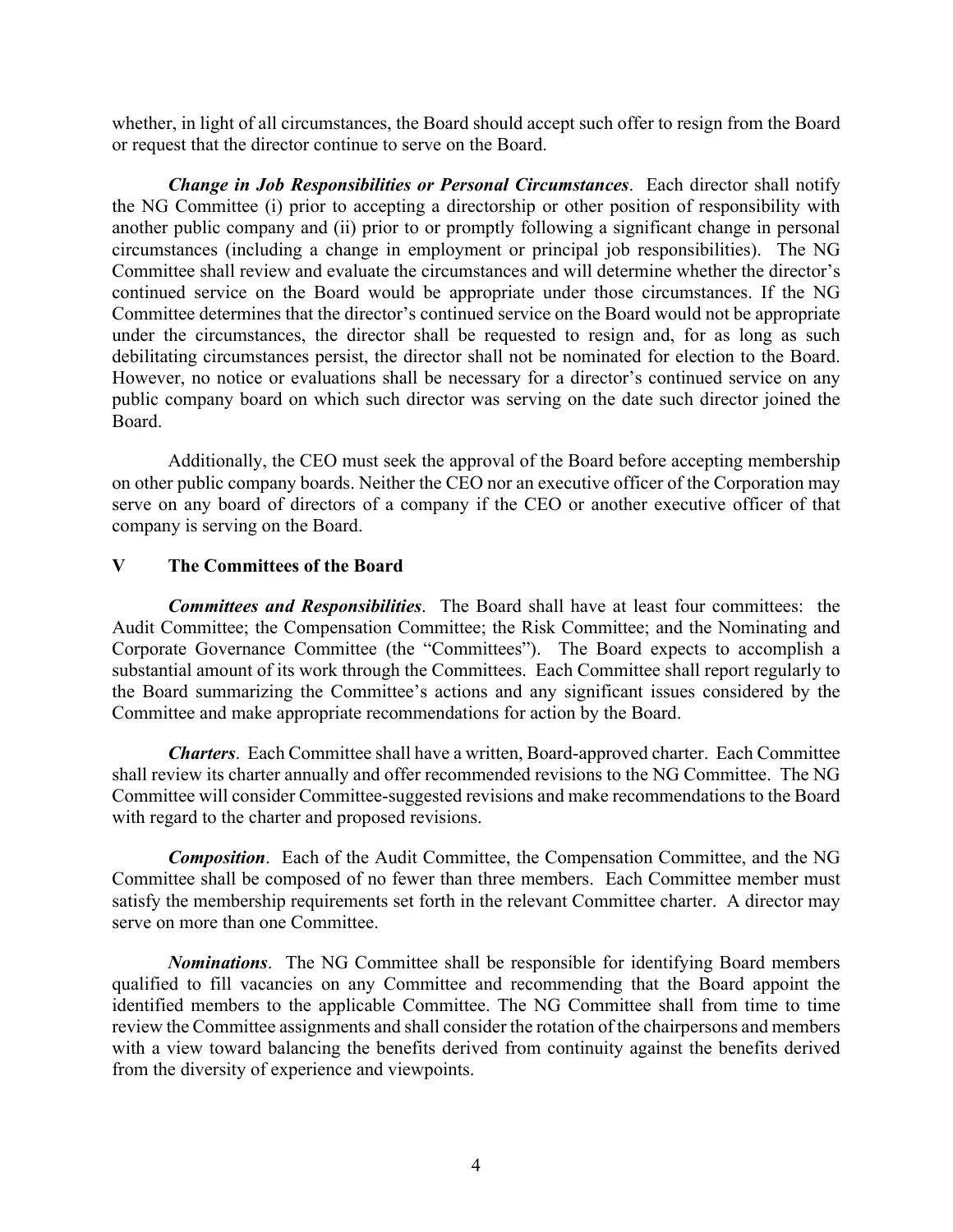*Chairpersons*. The Board shall select and designate one member of each Committee as chairperson of such Committee in the manner considered to be in the best interests of the Corporation.

*Committee Meetings*. Each Committee shall have the number of meetings provided for in its charter, with further meetings to occur (or action to be taken by unanimous written consent) when deemed necessary or desirable by such Committee or its chairperson. Unless a Committee expressly determines otherwise, the agenda, materials, and minutes for each Committee meeting shall be available to all directors, and all directors shall be free to attend any open Committee meeting. In addition, all directors, whether or not members of the Committee, may make suggestions to a Committee chairperson for additions to a Committee agenda or may request that an item from a Committee agenda be considered by the Board. Each committee shall maintain written minutes of its meetings, reflecting matters considered and actions taken, which will be filed with the minutes of the Board.

## **VI Board Meetings**

*Frequency*. The Board will meet as frequently as necessary to enable directors to discharge their responsibilities properly. Regular meetings of the Board are expected to occur at least once per quarter. Further meetings shall occur when called in accordance with the Corporation's By Laws.

*Conduct of Meetings*. Board meetings will be conducted in a manner that ensures open communication, meaningful participation, and the timely resolution of issues.

*Agenda*. The agenda for each Board meeting shall be established by the Chairman. Any Board member may suggest the inclusion of additional subjects. At least annually, the Chairman and CEO shall issue to the Board members a schedule of the foreseeable primary agenda subjects intended to be discussed by the Board. With regard to the matters described above, if a Lead Independent Director has been appointed, the Lead Independent Director shall be responsible for establishing agendas and working with the Chairman and CEO to identify foreseeable primary agenda subjects.

At least annually, each Committee chairperson shall issue to Committee members a schedule of the foreseeable primary agenda subjects intended to be discussed by each Committee.

*Briefing Materials and Presentations*. To the extent possible and appropriate, and as far in advance of Board meetings as practicable, the Chairman (and Lead Independent Director, if one has been appointed) shall ensure that management provides directors with written briefing materials, financial reports, and other information important to the Board's understanding of agenda items, such that directors can engage in meaningful discussions and make informed decisions. In certain circumstances, however, it may not be possible to circulate materials in advance of the meeting, and this shall not preclude discussion of matters or decisions by the Board.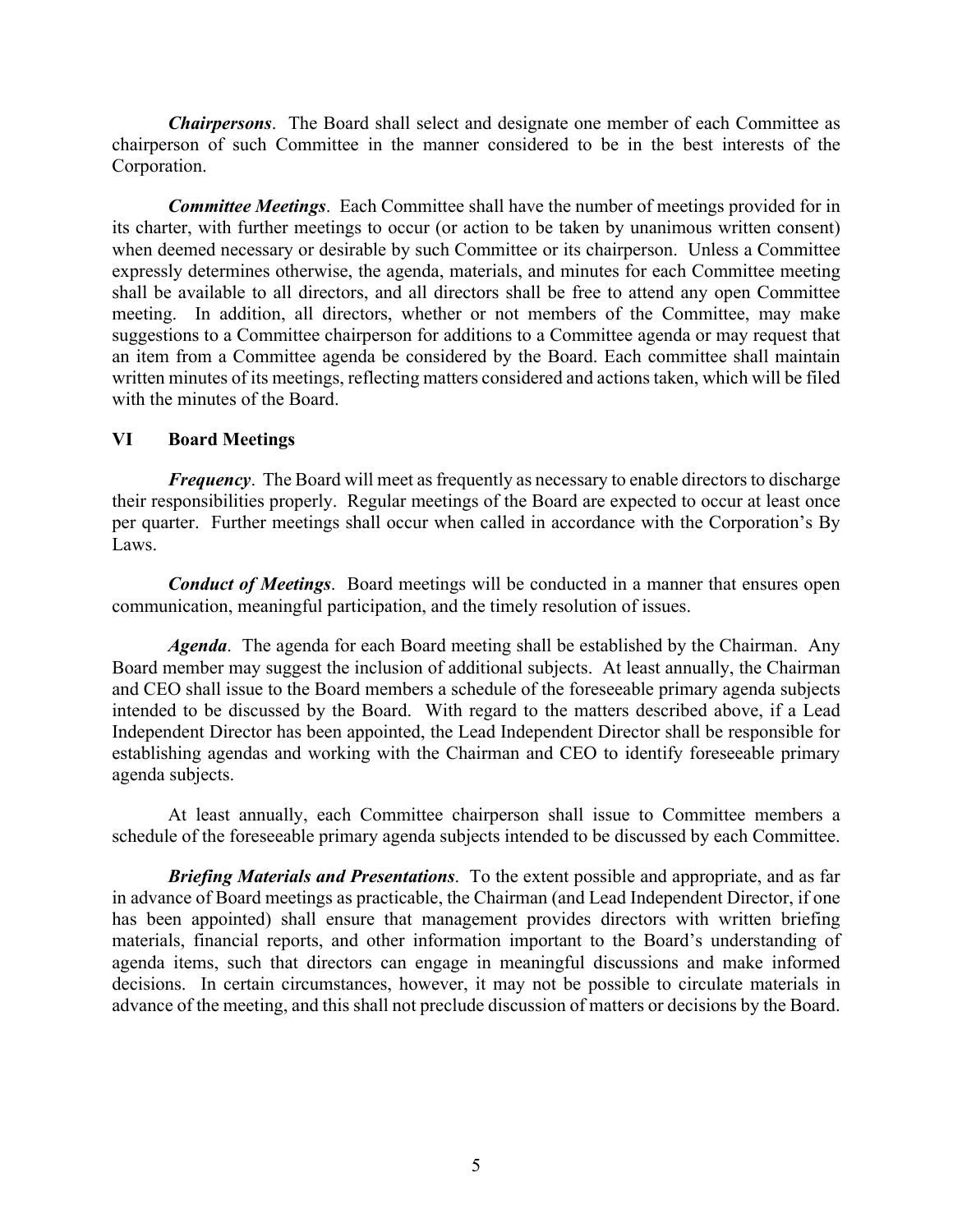### **VII Executive Sessions**

The Independent Directors will meet in executive sessions without management present at least quarterly. The Chairman (or Lead Independent Director, if one has been appointed) shall preside at executive sessions.

## **VIII Board Responsibilities**

The business and affairs of the Corporation are managed by or under the direction of the Board in accordance with Delaware law. The Board is responsible for providing strategic direction to the Corporation and overseeing the performance of the Corporation's business and management. Management of the Corporation is responsible for presenting strategic plans to the Board for review and approval, and for implementing the Corporation's strategic direction. In performing their duties, the primary responsibility of the directors is to exercise their business judgment in the best interests of the Corporation.

Certain specific corporate governance functions of the Board are set forth below:

*Management Succession*. The NG Committee should report periodically to the Board on succession planning. The Board should consider and evaluate potential successors to the CEO. There should also be available, on a continuing basis, the CEO's recommendation concerning who should assume that role in the event the CEO becomes unable to perform the CEO's duties, as well as an assessment of persons considered potential successors to certain senior management positions, including a review of any development plans recommended for such individuals. Nonemployee directors shall review and discuss in at least one executive session per year CEO and senior management succession.

*Performance Review of the CEO*. The Board shall annually conduct an evaluation of the performance and effectiveness of the CEO. The evaluation should be based predominantly on objective criteria, including performance of the business, establishment and accomplishment of long-term strategic objectives, and development of management. The Compensation Committee shall also annually evaluate the CEO's performance in light of the goals and objectives of the Corporation's executive compensation plans, and either as a committee or together with the other Independent Directors (as directed by the Board) set the CEO's compensation level based on this evaluation.

The chairperson of the Compensation Committee shall communicate such evaluation to the CEO and to the Board. The Independent Directors shall discuss in at least one executive session per year the annual evaluation of the performance of the CEO.

For the purpose of determining CEO compensation, the Compensation Committee will utilize the annual evaluation of the CEO's performance based on board-approved performance objectives.

*Appointment of Officers*. The Board shall appoint the executive officers of the Corporation and designate those officers of the Corporation required to file reports under Section 16 of the Securities Exchange Act of 1934.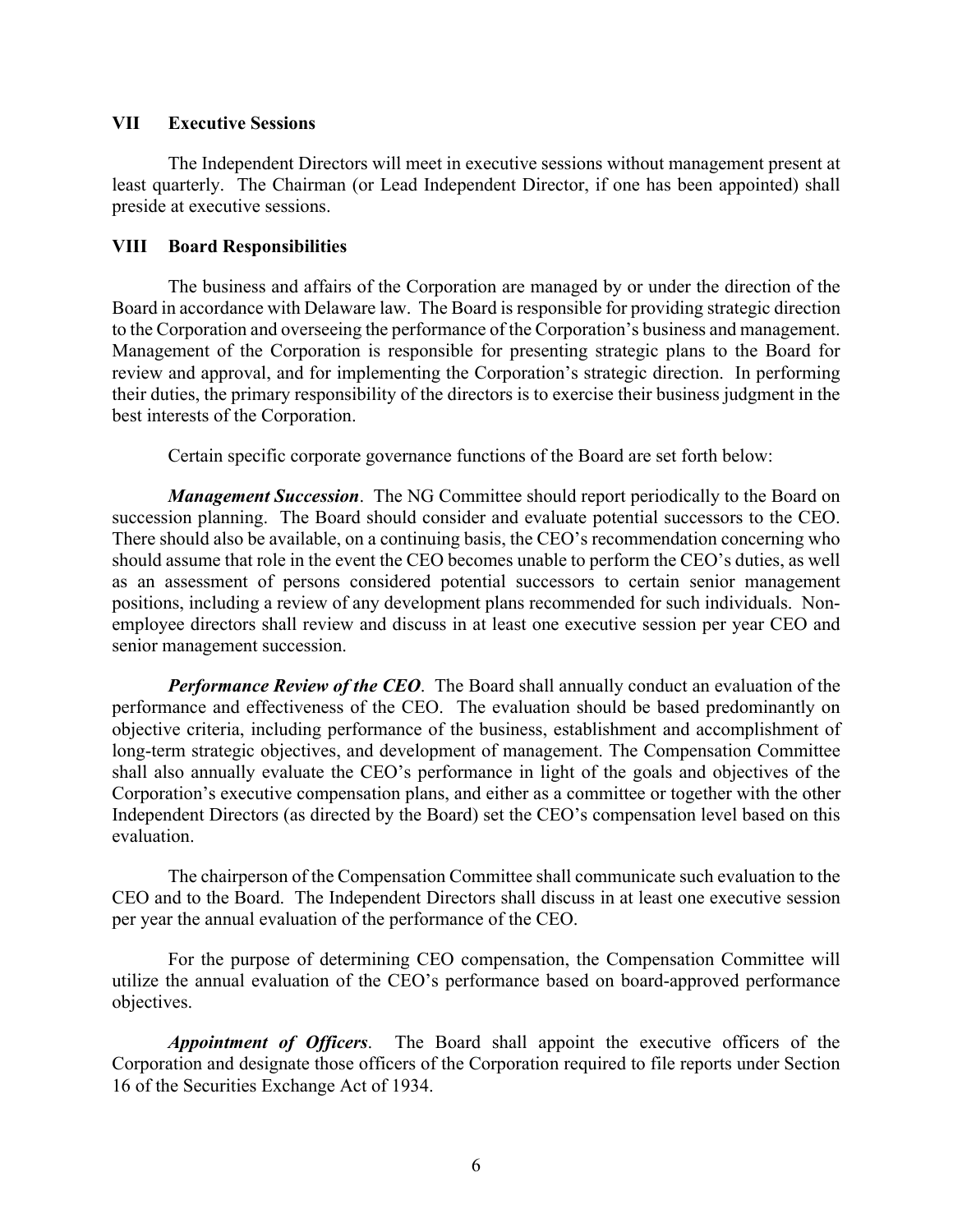*Director Compensation*. Only non-employee directors shall receive compensation for services as a director. The Compensation Committee shall from time to time review the form and amounts of director compensation and make recommendations to the Board. The Board shall set the form and amounts of director compensation, taking into account the recommendations of the Compensation Committee. The Board believes that the amount of director compensation should fairly reflect the contributions of the directors to the performance of the Corporation. To create a direct linkage with corporate performance, the Board believes that a meaningful portion of the total compensation of non-employee directors should be provided and held in common stock of the Corporation, stock options, restricted stock units or other types of equity-based compensation. As discussed in Section IX below under "Non-employee Director Stock Ownership," the Board has adopted a stock ownership policy for directors.

*Reviewing and Approving Significant Transactions*. Board approval of a particular transaction or public filing may be appropriate because of several factors, including:

- legal or regulatory requirements;
- the materiality of the transaction to the Corporation's financial performance, risk profile, or business;
- the terms of the transaction; or
- other factors, such as the entering into of a new line of business or a variation from the Corporation's strategic plan.

To the extent the Board determines it to be appropriate, the Board shall develop standards to be utilized by management in determining types of transactions that should be submitted to the Board for review and approval, or notification.

*Risk Oversight*. The Board believes that strong and effective internal controls and risk management processes are essential elements in achieving long-term stockholder value. The Board, directly and through its committees, is responsible for overseeing risks potentially affecting the Corporation, while management is principally tasked with direct responsibility for management and assessment of risks and the implementation of processes and controls to mitigate their effects on the Corporation. The Board conducts oversight of risks that may affect the Corporation primarily through its standing committees. The Board may delegate primary responsibility for oversight of specific risks to any one or more of its committees.

*Communications with the Board*. The Chairman shall recommend, and the Board shall approve, a process to be maintained by the Corporation's management for receiving and distributing communications from stockholders or other interested parties directed to any member of the Board or the entire Board. The means of communications shall be disclosed in the Corporation's annual proxy statement. With regard to the matters described above, if a Lead Independent Director has been appointed, the Lead Independent Director shall be responsible for recommending this process.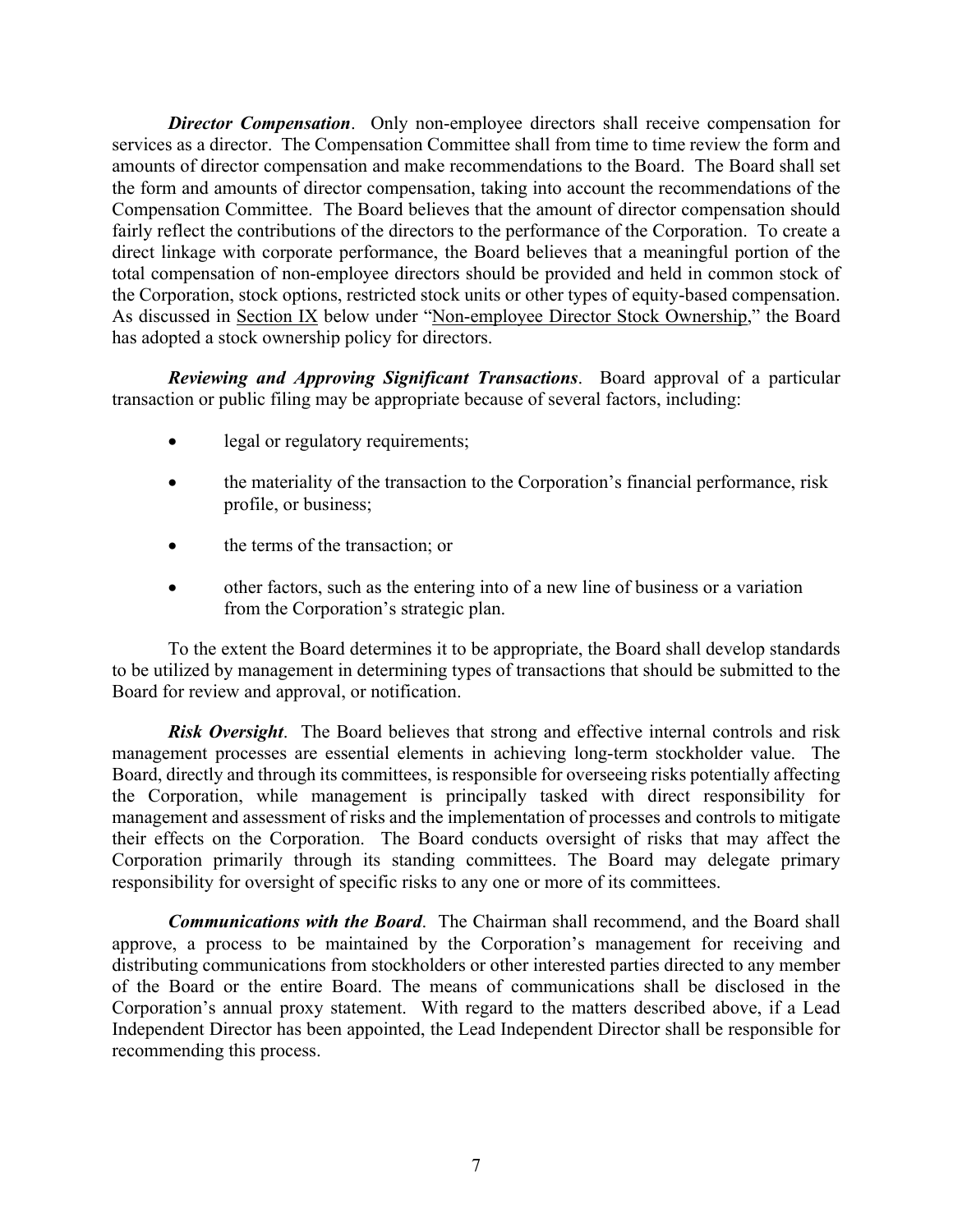## **IX Expectations for Directors**

The Board has developed a number of specific expectations of directors to promote the discharge by the directors of their responsibilities and to promote the efficient conduct of the Board's business. It is understood that non-employee directors are not full-time employees of the Corporation.

*Commitment and Attendance*. All directors are expected to make every reasonable effort to attend meetings of the Board and the Committees of which they are members. Attendance by telephone or other remote communication device may be used to facilitate a director's attendance. All directors are strongly encouraged to attend the Corporation's Annual Meeting of Stockholders.

*Participation in Meetings*. Each director should be sufficiently familiar with the longterm strategic plan and the business of the Corporation, including its financial statements and capital structure, and the risks and the competition it faces, to ensure active and effective participation in the deliberations of the Board and of each Committees on which such director serves. Upon request, management shall make appropriate personnel available to answer any questions a director may have about any aspect of the Corporation's business. Directors should also review the materials provided by management and advisors in advance of Board and Committee meetings and should arrive prepared to discuss agenda items.

*Loyalty and Ethics*. This duty of loyalty mandates that the best interests of the Corporation take precedence over any interest possessed by a director. The Corporation has adopted a Code of Ethics (the "Code"). Certain portions of the Code deal with activities of directors, particularly with respect to conflicts of interest, and compliance with laws, rules, and regulations. Directors shall be familiar with the Code's provisions and should consult with the Corporation's General Counsel as necessary.

*Non-employee Director Stock Ownership*. The Board believes that it is important for directors to have a financial stake in the Corporation such that the director's interests align with those of the Corporation's stockholders. To meet this objective, the Board has adopted a stock ownership policy. The policy provides that each director who is not an employee of the Corporation and who receives compensation from the Corporation for service on the Board shall, subject to the terms of the policy, maintain beneficial ownership of an amount of the Corporation's common stock at least equal in value to five times the Director annual cash retainer within the earlier of five years of the date these stock ownership guidelines were initially established and the date the director is first appointed or elected to the Board.

*Other Directorships and Significant Activities*. The Corporation values the experience directors bring from other boards on which they serve and other activities in which they participate, but recognizes that those boards and activities may also present demands on a director's time and availability and may present conflicts or legal issues, including independence issues. Directors should advise the Chairman, the chairperson of the NG Committee and the CEO before accepting membership on other boards of directors, or any audit committee or other significant committee assignment on any other board of directors, or establishing other significant relationships with businesses, institutions, governmental units, or regulatory entities, particularly those that may result in significant time commitments or a change in the director's relationship to the Corporation.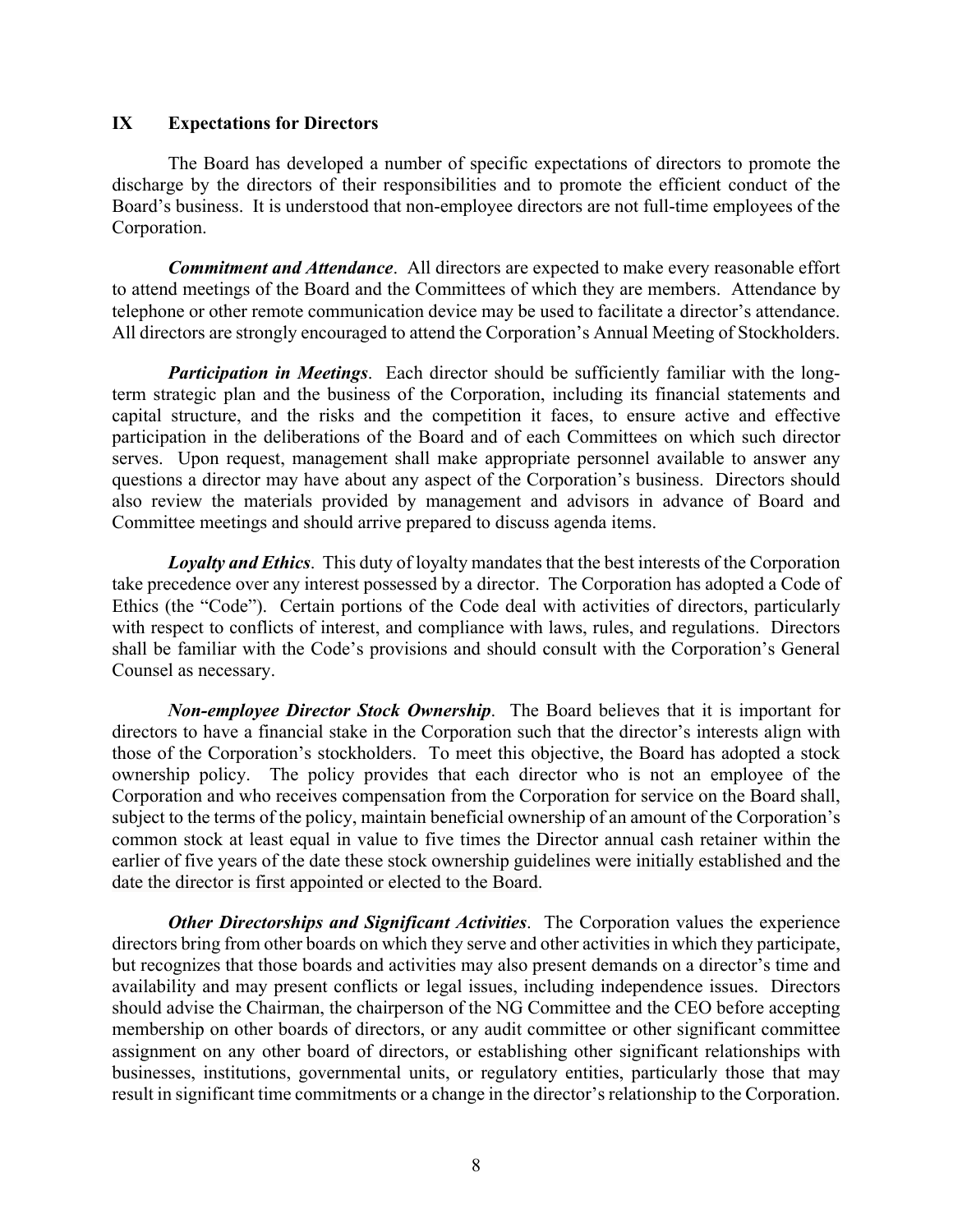Directors should also consult the Code and the Corporation's Related Person Transaction Policy and Procedures in this regard.

Directors who are executive officers of the Corporation may serve on the board of directors of no more than two public companies, including the Corporation's Board. Non-employee directors may serve on the board of directors of no more than five public companies, including the Corporation's Board. When evaluating a non-employee director for continued service on the Board, the evaluation will consider the director's service on other public company Boards as one component along with such director's operational and executive responsibilities. Directors who serve on the Corporation's Audit Committee may not serve on the audit committees of more than three public companies, including the Corporation's, unless the Board has determined that such service would not impair the ability of the director to effectively serve on the Corporation's Audit Committee.

*Contact with Management and Employees*. Directors may contact the CEO at any time to discuss any aspect of the Corporation's business. The Board shall also have complete access to other employees of the Corporation. The Board expects that there will be frequent opportunities for directors to meet with the CEO and other members of management in Board and Committee meetings, or in other formal or informal settings. Further, the Board encourages management to bring into Board meetings from time to time (or otherwise make available to Board members) individuals who can provide additional insight into the items being discussed because of personal involvement and substantial knowledge in those areas.

*Speaking on Behalf of the Corporation*. It is important that the Corporation speak to employees and outside constituencies with a single voice, and that management serve as the primary spokesperson. As a result, except in extraordinary circumstances, the CEO should speak for the Corporation. It is recommended that each director refer inquiries, to include those from investors, employees, the press or customers, to the CEO (or to the CEO's designee, if such designee has been appointed).

"Extraordinary circumstances" are in each case to be a joint determination of the Chairman (in the Chairman's absence, the most senior director who is readily available) and the CEO (in the CEO's absence, the highest ranking management official who is readily available), who will jointly determine who is the proper person to speak for the Corporation in those circumstances. With regard to this joint determination, if a Lead Independent Director has been appointed, the Lead Independent Director shall be responsible for making the joint determination with the CEO.

*Confidentiality*. The materials, proceedings and deliberations of the Board and its committees shall be confidential. Each director shall maintain the confidentiality of information received in connection with such director's service as a director.

#### **X Evaluating Board and Committee Performance**

The NG Committee shall be responsible for annually reviewing and assessing the performance of the Board, the Chairman, any Lead Independent Director, and each Committee, and shall communicate the results of such reviews and any recommendations, as applicable, to the